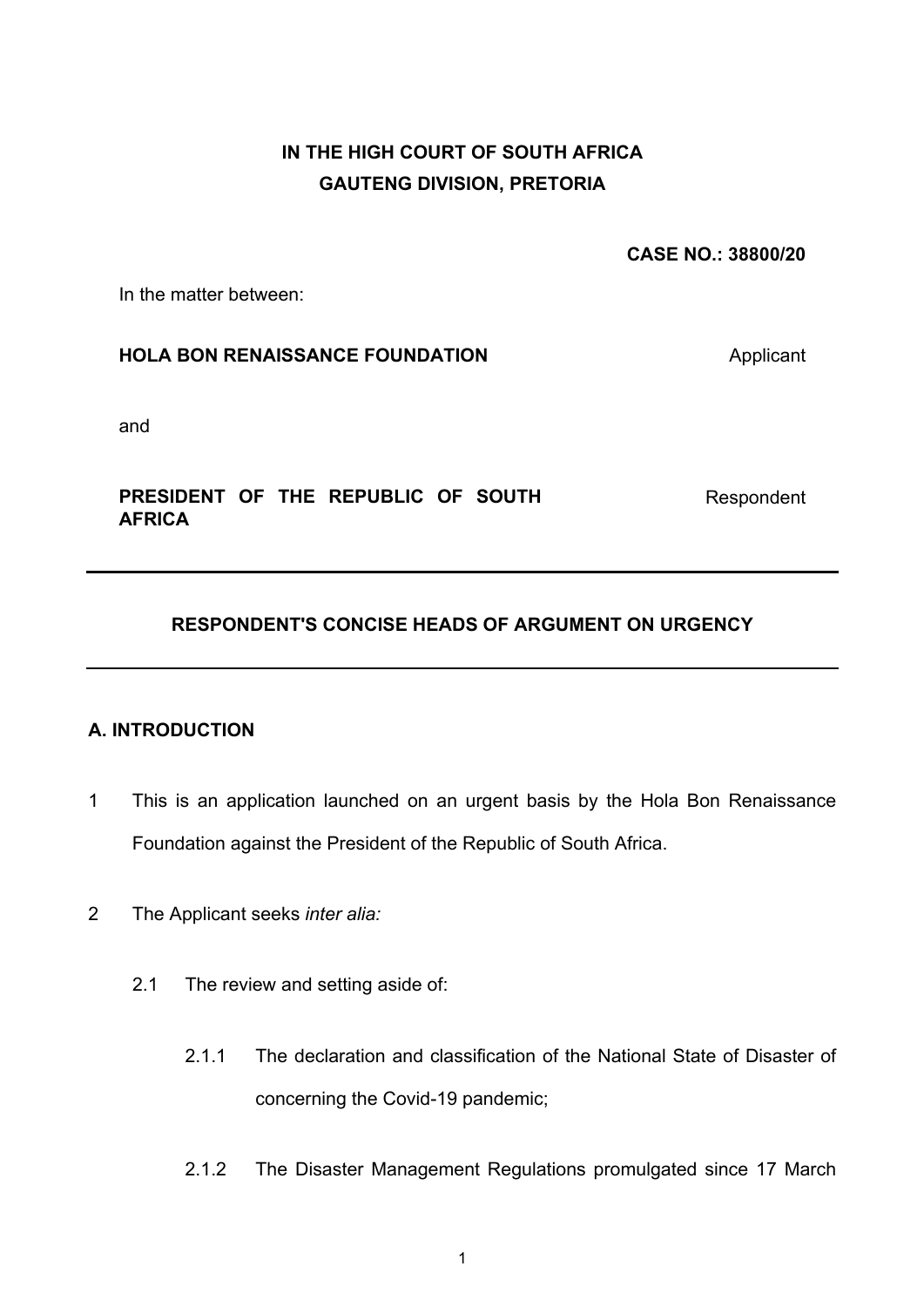2020 in terms of section 27(2) of the Disaster Management Act, 57 of 2002 pertaining to the National State of Disaster; and

- 2.2 Further and various ancillary and extensive relief and structural remedies involving Parliament, the Auditor-General, and the establishment of investigatory expert panels to be overseen by this Court.
- 3 The application was launched on Wednesday 19 August 2020, and the Respondent was afforded until close of business on Friday 21 August 2020 to file an answering affidavit. The Respondent filed a Notice of Intention to Oppose on 21 August 2020.
- 4 Given the nature, substance and length of the application, $1$  as well as the extensive and far-reaching relief sought, it was simply not reasonable nor possible to file an answering affidavit within the timeframes dictated by the Applicant, or before the hearing of this matter on 25 August 2020.
- 5 The Applicant has further not made out any case for urgency. The Applicant has not complied with the with the Uniform Rules of Court and the Practice Directives for this division concerning urgent applications. The application ought to be struck for lack of urgency.

#### **B. THE APPLICANT HAS FAILED TO MAKE OUT A CASE FOR URGENCY**

6 The Applicant purports to deal with urgency at paragraphs 143 to 157 of the founding affidavit. It does so by way of vague, sweeping and unsubstantiated allegations that

<sup>&</sup>lt;sup>1</sup> The Founding Affidavit runs to 75 pages. The Annexures to the Founding Affidavit run to 983 pages.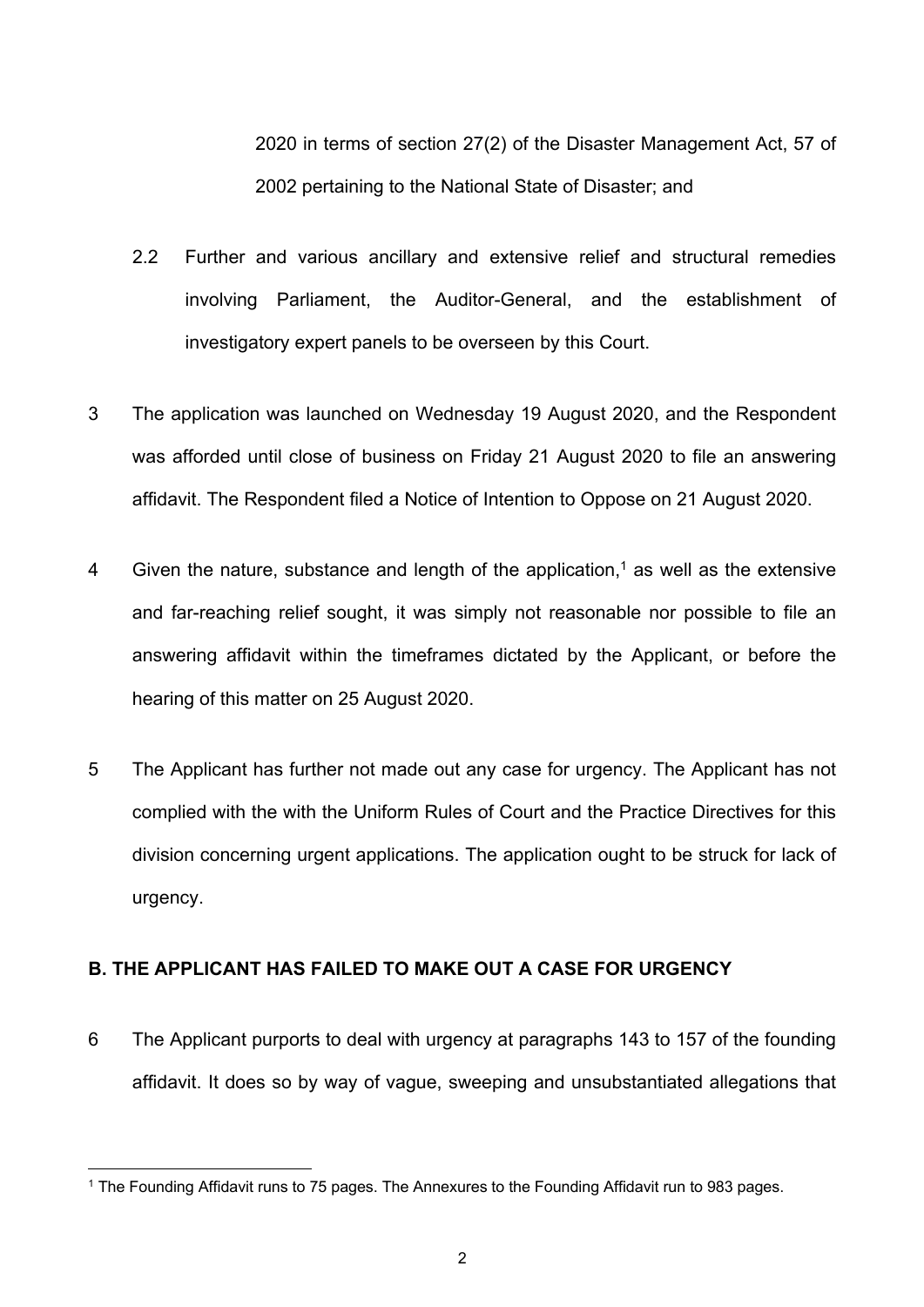constrain meaningful engagement. The Applicant has not set out the circumstances which render this matter urgent, whether explicitly as required, or at all.

- 7 The Applicant seeks substantial and far-reaching relief pertaining to the Constitutionality, legality and validity of the declaration of the National State of Disaster relating to the Covid-10 pandemic, the National Lockdown, and the Disaster Regulations promulgated in terms of section 27(2) of the Disaster Management Act 57 of 2002. 2
- 8 The Applicant further seeks extensive ancillary and wide-ranging relief pertaining variously to the removal of Covid-19 compulsory statements and communications; structural relief and oversight from this Court and the establishment of an independent committee of enquiry to investigate death and testing reporting and databases; reporting requirements to this Court from across governmental departments; the establishment of an independent panel of auditors lead by the Auditor-General to audit all relief packages, funds and processes; declaratory relief on the nature of Covid-19 as a limited health risk; the setting up a Commission of Enquiry into Covid-19 funds; Parliament to report to Court on findings and updates on Covid-19; the Court to reallocate funds and / or loans dedicated to Covid-19; the clearing of all criminal records for infringements of the Lockdown "Disaster Management" regulations; the upliftment on the ban of alcohol and cigarette sales; the exemption of rates and taxes

<sup>&</sup>lt;sup>2</sup> Variously at prayers 3 to 9 of the Notice of Motion 0006-1 to 006-2. This Court has already dealt with the aspects of the relief sought by the Applicant in this application at prayers 3,4,5,6,8 and 9 of the Notice of Motion in the matter of Reyno Dawid de Beer and Others v the Minister of Cooperative Governance and Traditional Affairs (21542/2020) (2 June 2020) under case number 21542/20 concerning the validity of the declaration of a National State of Disaster, and the regulations promulgated pursuant thereto, which are now *res judicata*. The Applicant participated in *De Beer* as an *amicus curiae*. Leave to appeal was granted on 30 June 2020, and an application in terms of section 18(3) of the Superior Courts Act to enforce the order pending the appeal is enrolled for hearing in this Court on 26 August 2020.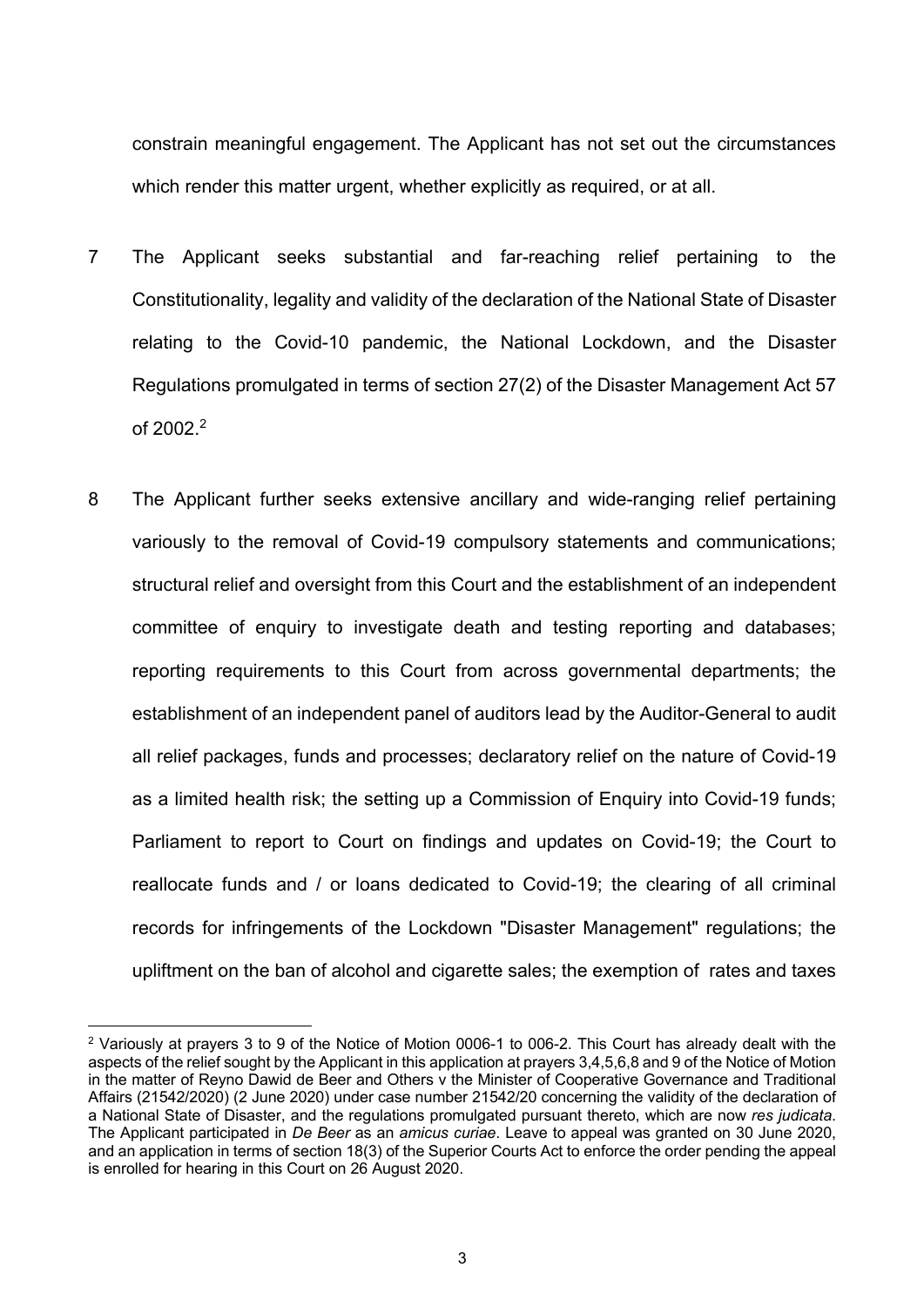incurred during the lockdown period on commercial, industrial and residential [presumably properties]; to initiation of a process to assess whether the President is fit to hold office or neglected his constitutional obligations or abused his executive powers and whether the President should be removed from office; and the reopening of international borders.3

9 The Applicant does not make out a case for urgency in relation to any of the prayers for relief it seeks in its Notice of Motion.

#### *The Applicant's previous approaches to Court*

- 10 The Applicant has alleged that "*the existing lockdown is [sic] warrants an exceptional circumstance hence we seek the court to grant urgency.*"4 On 26 March 2020 the Applicant approached the Constitutional Court in an application for direct access to interdict the President from announcing the national lockdown.<sup>5</sup> The Constitutional Court dismissed this application on 30 March 2020. <sup>6</sup> The Applicant has made no attempt to explain the delay since March 2020 to seek to review and set aside the national lockdown, which is one of the prayers for relief it seeks (prayer 9) in the Notice of Motion.7
- 11 On 3 August 2020 the Applicant again approached the Constitutional Court in an application for direct access. In that application it sought substantively the same relief against the President and on substantively the same papers as it does in this

<sup>3</sup> Variously at prayers 10 to 30 of the Notice of Motion 006-2 to 006-5.

<sup>4</sup> Para 146 Founding Affidavit.

<sup>5</sup> Para 57 Founding Affidavit, 006-27; Annexure 13 from 006-431.

 $6$  Para 57 Founding Affidavit, 006-27; Annexure 14 006-456

 $7006-2$ .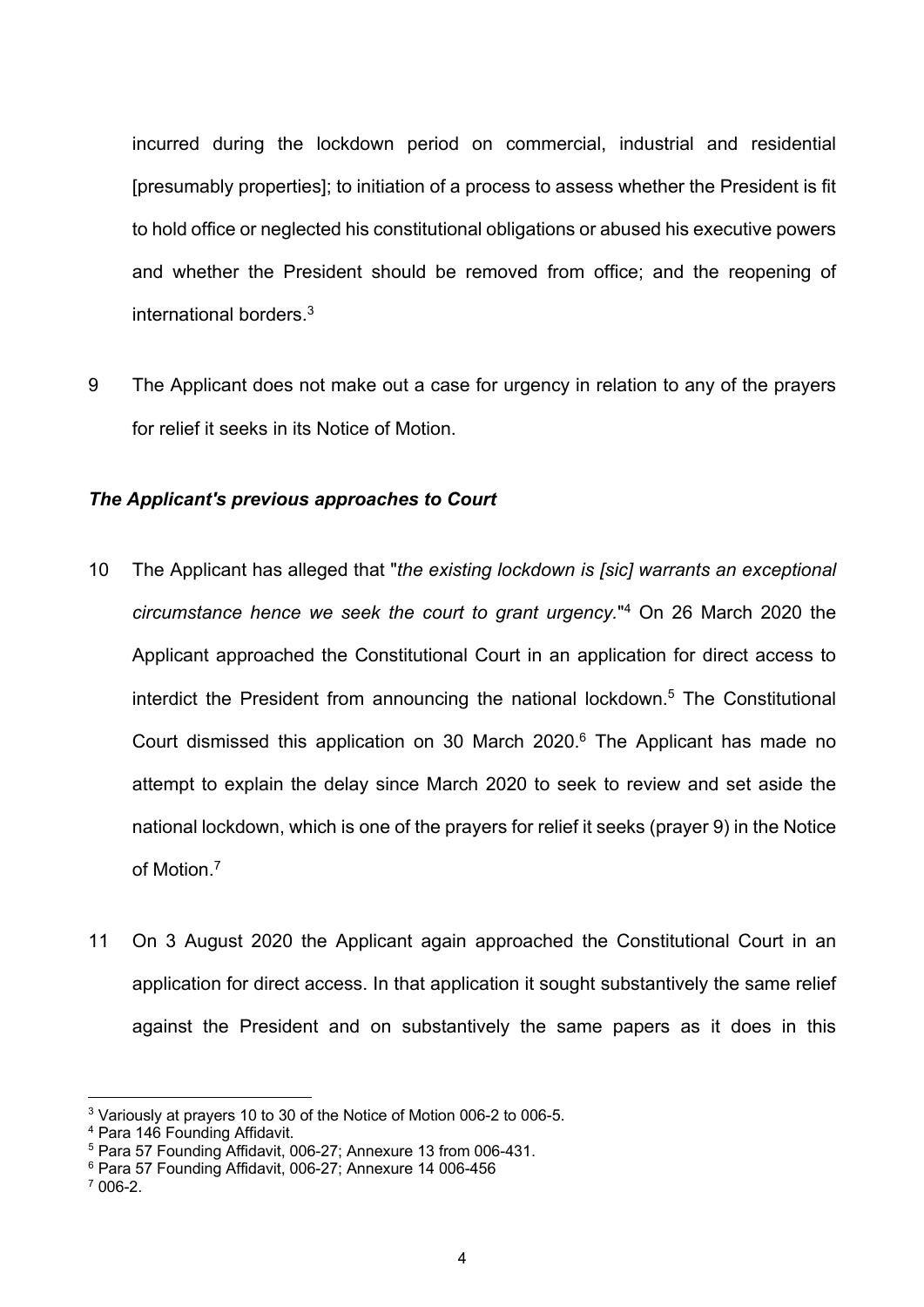application.<sup>8</sup> The Constitutional Court dismissed that application on 12 August 2020.<sup>9</sup>

12 The Applicant does not address its delay in approaching this Court, nor has it indicated or established that it will not be afforded substantial redress at a hearing in the normal course.

#### *Non-compliance with the Uniform Rules of Court and Practice Directives*

- 13 The Applicant has not set out any basis for approaching this Court on an urgent basis outside of the ordinary timeframes provided for motion proceedings in Uniform Rule 6, nor why the matter must be dealt with as one of urgency in accordance with Rule 6(12).
- 14 The Applicant does not provide any justification for the extremely truncated timeframes afforded to the Respondent to file an answering affidavit.
- 15 The Applicant further provides no justification for enrolment of this application on 25 August 2020, notwithstanding that the matter was not ripe for hearing before the closure of the urgent roll at midday on 20 August 2020.
- 16 The time afforded to the Respondent, the President of the Republic of South Africa, is neither reasonable nor justified. This is particularly so given the extensive and far reaching relief sought against the President (and implicating a number of further state bodies and agencies), the national importance of the issues raised, and that the application with annexures runs to almost 1000 pages. It is patently unreasonable to require the President to file answering papers on two day's notice as required by the

<sup>&</sup>lt;sup>8</sup> Para 88 Founding Affidavit 006-31. This application is not attached to the Founding Affidavit.<br><sup>9</sup> Para 88 Founding Affidavit, Annexure 54 at 006-248.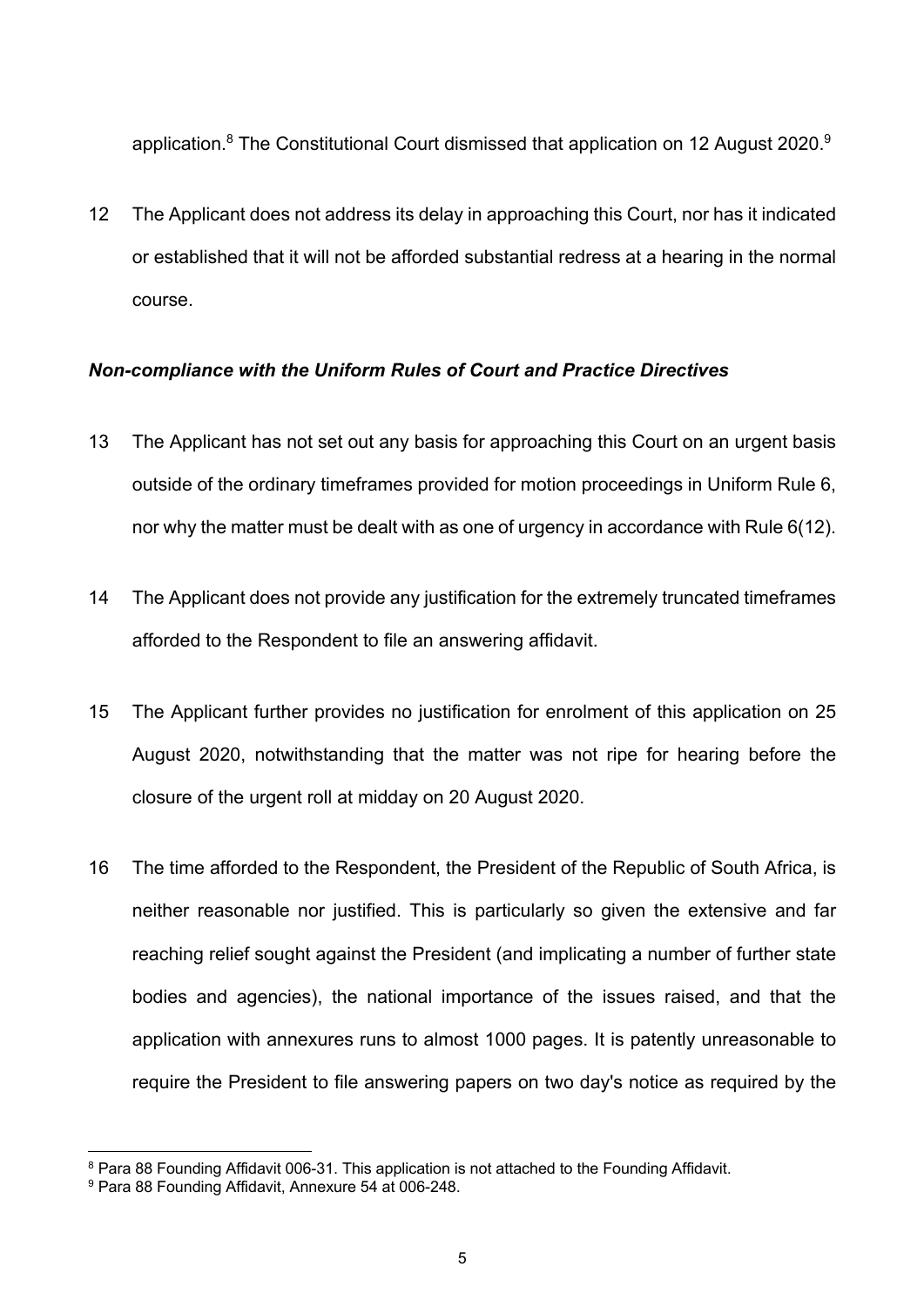Notice of Motion. It was simply further not possible to file a comprehensive answering affidavit on or before the date of hearing of this matter (notwithstanding that this is contrary to the Practice Directives of this Division) given the extensive consultations and considerations required to answer the voluminous record and extensive relief sought.

- 17 The matter is accordingly not ripe for hearing and the Applicant has not complied with the Practice Directives of this Division:
	- 17.1 The Applicant was constrained to anticipate that the application would be opposed.
	- 17.2 It was accordingly incumbent on the Applicant to have allowed reasonable times for the filing of answering and replying affidavits, before the close of the roll at 12h00 on Thursday 20 August 2020.
	- 17.3 As this was not done, the court procedure was abused.<sup>10</sup>
	- 17.4 Nothing in the Applicant's papers indicate that this is an application as envisaged by any of the degrees of urgency referred to in *Luna Meubel Vervaardigers*<sup>11</sup> that justify deviation from ensuring that the application was ripe for hearing before the close of the roll on Thursday 20 August 2020.<sup>12</sup>
	- 17.5 The Applicant has not complied with the requirements of *Republikeinse*

<sup>10</sup> Para 3(9), Memorandum to Practitioners re: Procedure in the Pretoria Urgent motion Court dated 12 February 2007, Annexure A 13.24 to the Practice Manual of the Gauteng Division, Pretoria.

<sup>11</sup> Luna Meubel Vervaardigers (Edms) Bpk v Makin and Another (t/a Makin's Furniture Manufacturers) 1977 (4) SA 135 (W).

 $12$  Para 4(1), Memorandum to Practitioners.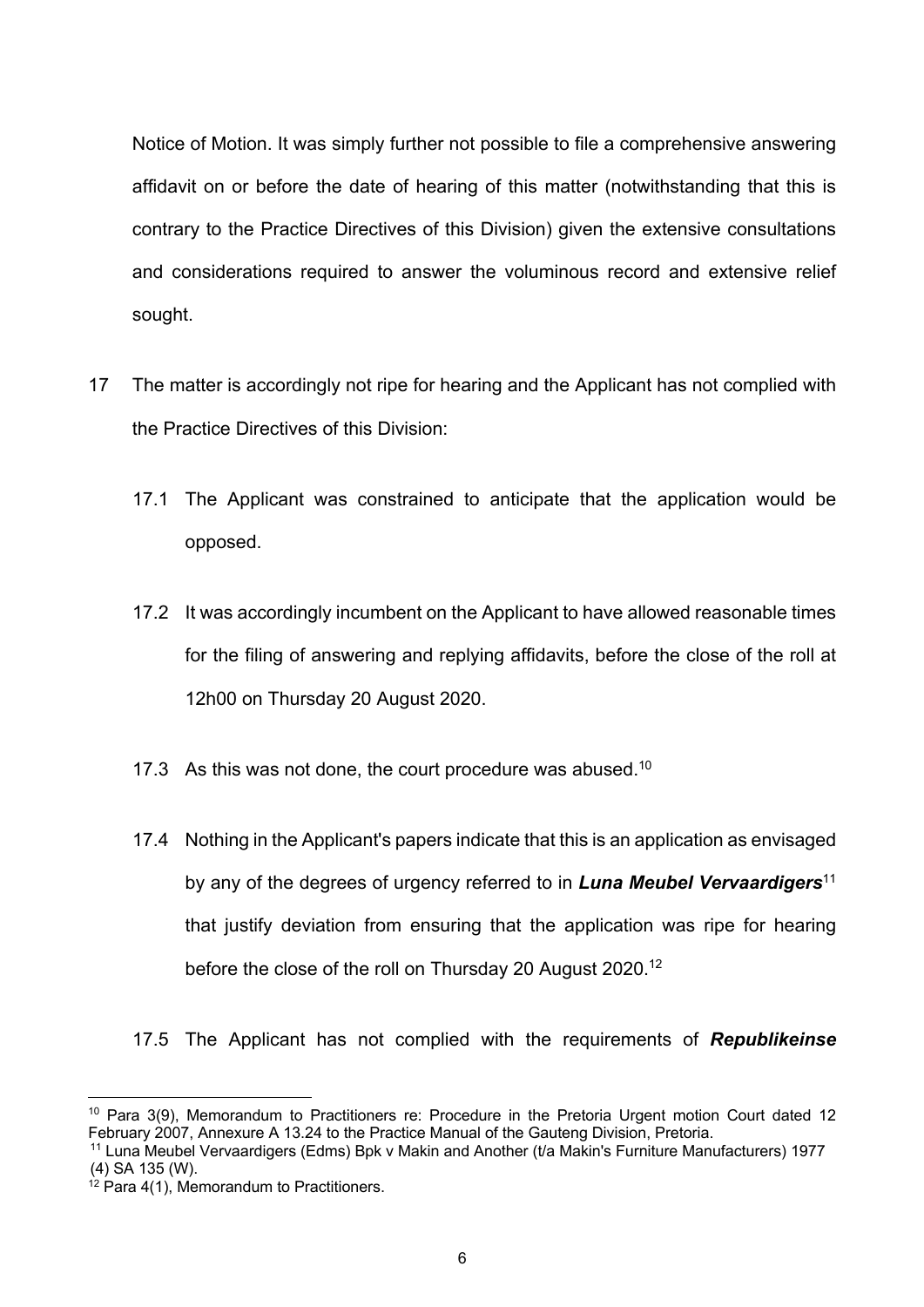**Publikasies**<sup>13</sup> which oblige it to afford the Respondent a reasonable amount of time to file an answering affidavit.<sup>14</sup>

- 17.6 The application is opposed, and Respondent ought to have been given a reasonable opportunity to file an answering affidavit. The matter is not ready to be adjudicated upon on 25 August 2020.
- 18 Subject to this Honourable Court's discretion and the application of the degrees of urgency referred to in *Luna Meubel Vervaardigers,* which it is submitted do not find application here, the Practice Directives of this division do not permit the application to stand down so that further affidavits can be filed,  $15$  or, for the matter to be postponed to a later week, barring in exceptional circumstances.<sup>16</sup> No exceptional circumstances are present, nor are any alleged.
- 19 It is therefore submitted that the matter is not urgent; and in any event, does not merit a hearing on the extremely short timeframes the Applicant has sought to impose.
- 20 Should this Honourable Court determine that this application is urgent, and given the nature, extent and far reaching impact of the relief sought, it is respectfully submitted that the Respondent ought to be permitted a reasonable (albeit truncated) opportunity to file an answering affidavit.

<sup>13</sup> Republikeinse Publikasies (Edms) Bpk v Afrikaanse Pers Publikasies (Edms) Bpk 1972 (1) SA 773 (A).

<sup>&</sup>lt;sup>14</sup> Para 4(6), Memorandum to Practitioners.

<sup>&</sup>lt;sup>15</sup> Para  $4(6)$ , Memorandum to Practitioners.

 $16$  Para 4(6), Memorandum to Practitioners.